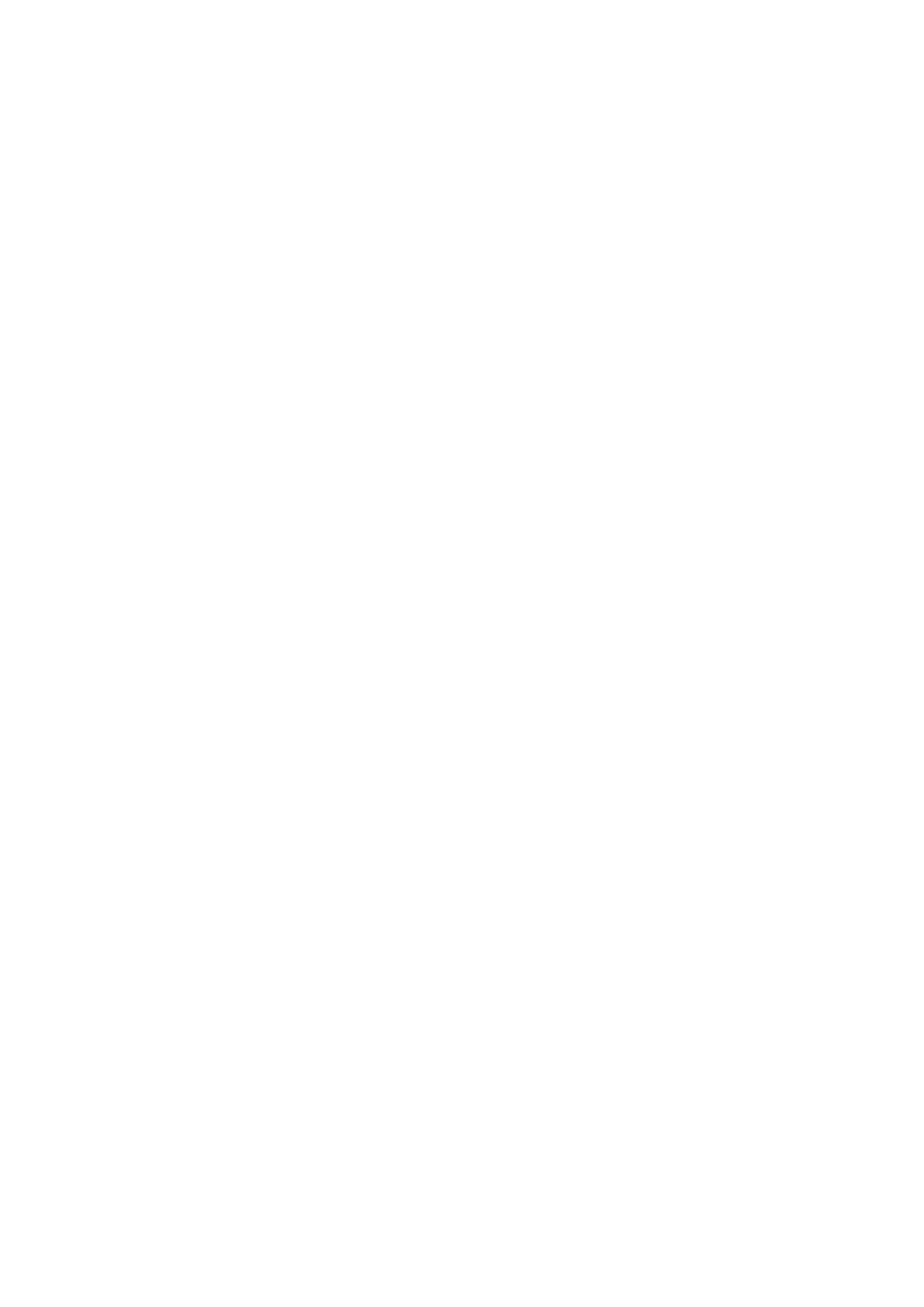The learning outcome has been published on the course webpage since the start of the semester and on the official description of the course. We have identified seven goals **L1** to **L7** that should be achieved, see appendix. Learning outcome **L6**, **L3** and to some extent **L4** and **L5** have been tested through the project work. We here test further the achievement of **L4** and **L5** as well as of the remaining goals.

**Problem 1** (L2, L5, L7) Consider the two-point boundary value problem

$$
-u'' + u = f(x), \quad x \in (0, 1), \quad u(0) = 0, \quad u(1) = 0,
$$

with  $f \in C^2[0,1]$ .

**a)** Find the weak formulation of this problem. State the Galerkin method for this problem on a uniform subdivision

$$
0 = x_0 < x_1 < \cdots < x_n = 1, \qquad n \ge 2,
$$

with  $h = x_i - x_{i-1}$ . Use piecewise linear finite element basis functions.

#### **Solution**

The weak form for this problem is:

Find  $u \in H_0^1(0,1)$  such that

$$
A(u, v) = \ell(v), \qquad \forall v \in H_0^1(0, 1),
$$

where

$$
A(u, v) := \int_0^1 (u'v' + uv) \, dx, \qquad \ell(v) := \int_0^1 fv \, dx.
$$

Taken the approximation space

$$
X_h := \{ w^h \in H_0^1(0,1) \, | \, w^h = \sum_{i=1}^{n-1} w_i \, \varphi_i, \quad w_i \in \mathbf{R}, \quad i = 1, \dots, n-1 \}
$$

with  $\varphi_i$ ,  $i = 1, \ldots, n-1$ , are the hat functions (piecewise linear functions on  $(0, 1)$ ) and such that  $\varphi_i(x_j) = \delta_{j,i}$ , the Galerkin method is

Find  $u^h \in X_h$  such that

$$
A(u^h, v^h) = \ell(v^h), \qquad \forall v^h \in X_h.
$$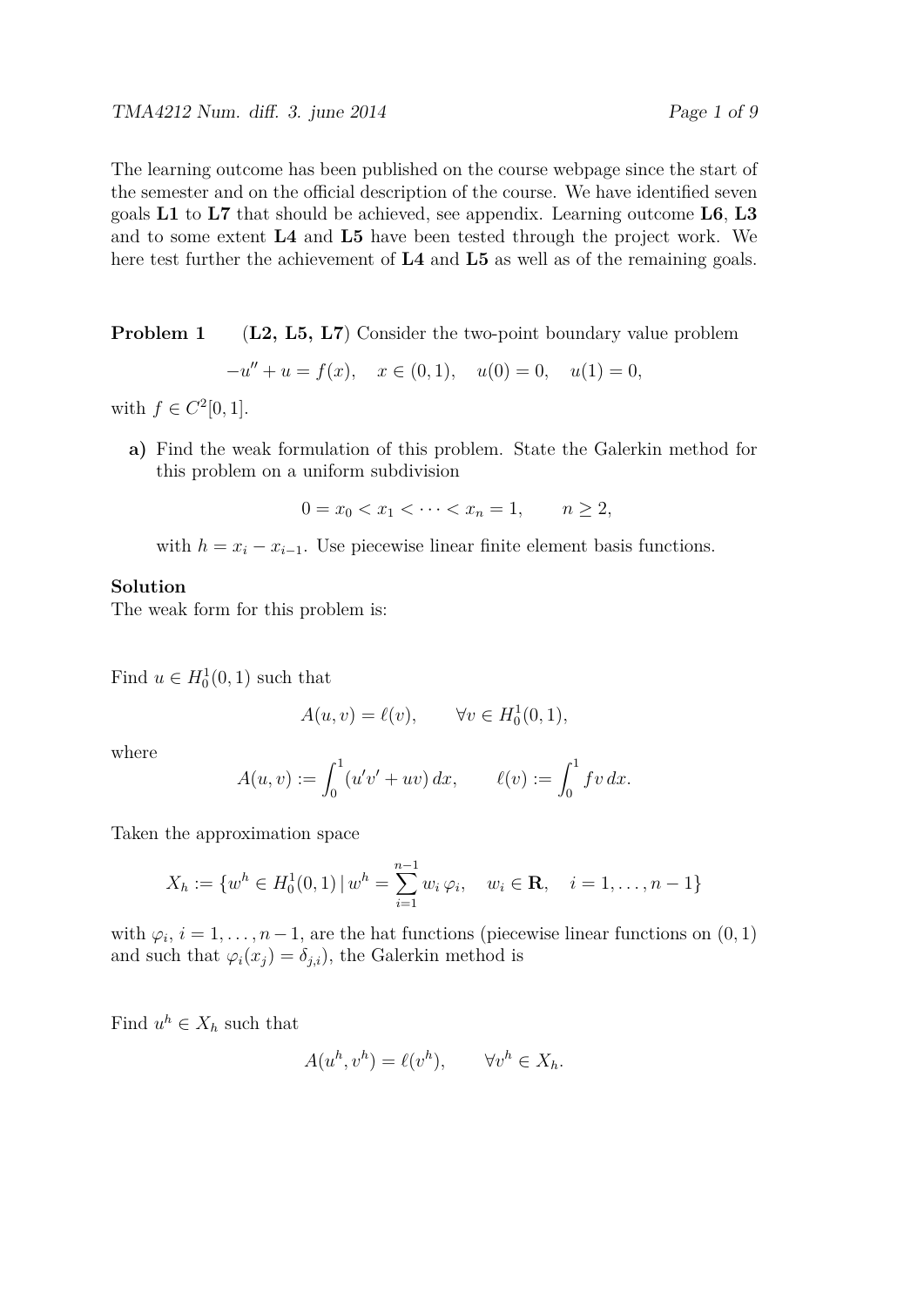**b)** Write down explicitly the linear system of equations that needs to be solved to compute the numerical solution to the problem. Show that the Galerkin method as only one solution.

#### **Solution**

We observe that  $A(u, v) = A(v, u)$  and A is linear in both arguments (because of the linearity of integrals. For this reason assuming

$$
u^h := \sum_{i=1}^{n-1} u_i \,\varphi_i,
$$

we have

$$
A(u^h, v^h) = \ell(v_h), \quad \forall v^h \in X_h \Leftrightarrow A(u^h, \varphi_j) = \ell(\varphi_j), \quad j = 1, \dots, n-1.
$$

From which we get

$$
\sum_{j=1}^{n-1} u_j A(\varphi_j, \varphi_i) = \ell(\varphi_i), \qquad i = 1, \dots, n-1.
$$

Collecting the coefficients  $u_1, \ldots, u_{n-1}$  into a vector  $U := [u_1, \ldots, u_{n-1}]^T$  and denoting by  $M_{i,j} := A(\varphi_i, \varphi_j)$  the entries of a  $(n-1) \times (n-1)$  matrix, we get the linear system

$$
MU = f,
$$

 $f := [\ell(\varphi_1), \ldots, \ell(\varphi_{n-1})]^T$ . More precisely we get

$$
A(\varphi_i, \varphi_{i+1}) = \int_{x_i}^{x_{i+1}} (\varphi_i' \varphi_{i+1}' + \varphi_i \varphi_{i+1}) dx = -\frac{1}{h} + \frac{h}{6}, \tag{1}
$$

$$
A(\varphi_i, \varphi_i) = \int_{x_{i-1}}^{x_{i+1}} (\varphi_i' \varphi_i' + \varphi_i \varphi_i) dx = \frac{2}{h} + \frac{2h}{3},
$$
 (2)

the symmetry of *A* implies  $A(\varphi_i, \varphi_{i+1}) = A(\varphi_{i+1}, \varphi_i)$ . Since the hat functions and their derivatives are compactly supported we get  $A(\varphi_i, \varphi_j) = A(\varphi_j, \varphi_i) = 0$  for  $j \geq i + 2$ , meaning that the matrix is tridiagonal.

Because of the symmetry of *A*, *M* is symmetric. What is important here is that *M* is invertible. For this it is sufficient to prove that *M* is positive definite:

$$
v^T M v = \sum_{i,j} v_i A(\varphi_j, \varphi_i) v_j = A(v^h, v^h) = \int_0^1 ((v'_h)^2 + (v^h)^2) dx = ||v^h||_{H_0^1}^2,
$$

and  $\|\cdot\|_{H_0^1}$  is an Hilbert space norm, so  $\|v^h\|_{H_0^1}^2 = 0$  if and only if  $v^h$  is zero (i.e.  $v_1, \ldots, v_{n-1}$  are all zero). As a consequence  $\tilde{M}$  is positive definite, therefore all its eigenvalues are positive and its determinant is different form zero. The linear system (i.e. the Galerkin method) has a unique solution.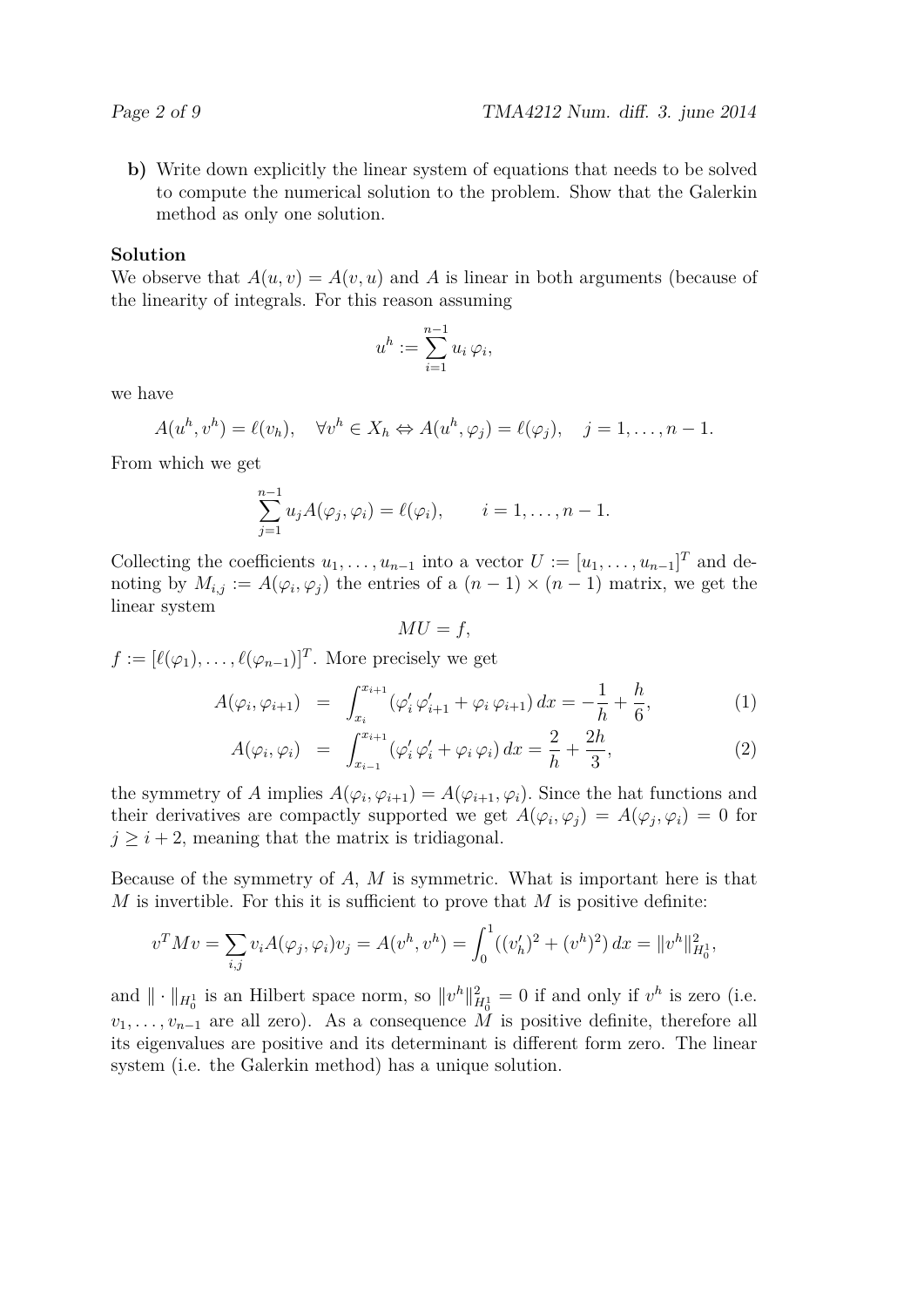- 
- **c)** Analyse the properties and sparsity of the matrix of the linear system one has to solve. Propose suitable numerical methods for the solution of this linear system. Justify your answers.

#### **Solution**

As we have seen *M* is symmetric and positive definite. By the properties of the hat functions we have also seen that the matrix is tridiagonal and by (1) and (2) it is also diagonally dominant. Therefore we can use a Thomas algorithm for this system (we do not need pivoting because the matrix is diagonally dominant). Alternatively we can use a Conjugate Gradient method to solve the linear system, for example using the diagonal *D* of *M* as a preconditioner. The CG method is well defined as the matrix is symmetric and positive definite. Using such preconditioner would amount at applying the CG mehtod with the inner product

$$
\langle \cdot, \cdot \rangle_D = \langle \cdot, D \cdot \rangle
$$

with  $\langle \cdot, \cdot \rangle$  denoting the Euclidean inner product.

**d**) Assume  $n = 3$ ,  $f = 1$ , find  $u^h$ .

## **Solution**

We obtain a  $2 \times 2$  linear system

$$
\begin{bmatrix} 6 + \frac{2}{9} & -3 + \frac{1}{18} \\ -3 + \frac{1}{18} & 6 + \frac{2}{9} \end{bmatrix} \begin{bmatrix} u_1 \\ u_2 \end{bmatrix} = \begin{bmatrix} \frac{1}{3} \\ \frac{1}{3} \end{bmatrix}
$$

We get  $u_1 = u_2 = 0.1017$  and  $u^h = 0.1017(\varphi_1 + \varphi_2)$ .

# **Problem 2** (**L1, L4, L7**)

To obtain a numerical solution of Poisson's equation

$$
u_{xx} + u_{yy} + f(x, y) = 0
$$

on the trianlge bounded by the lines  $y = 0$ ,  $y = 2+2x$ , and  $y = 2-2x$  with Dirichlet conditions given at all points on the boundary, use a grid of size  $\Delta x = \Delta y = \frac{1}{\Delta}$  $\frac{1}{N}$ . Use variable step-size near the boundary.

**a)** Find the leading error terms in the truncation error of the standard five point difference scheme at internal points, and at points adjacent to the boundary.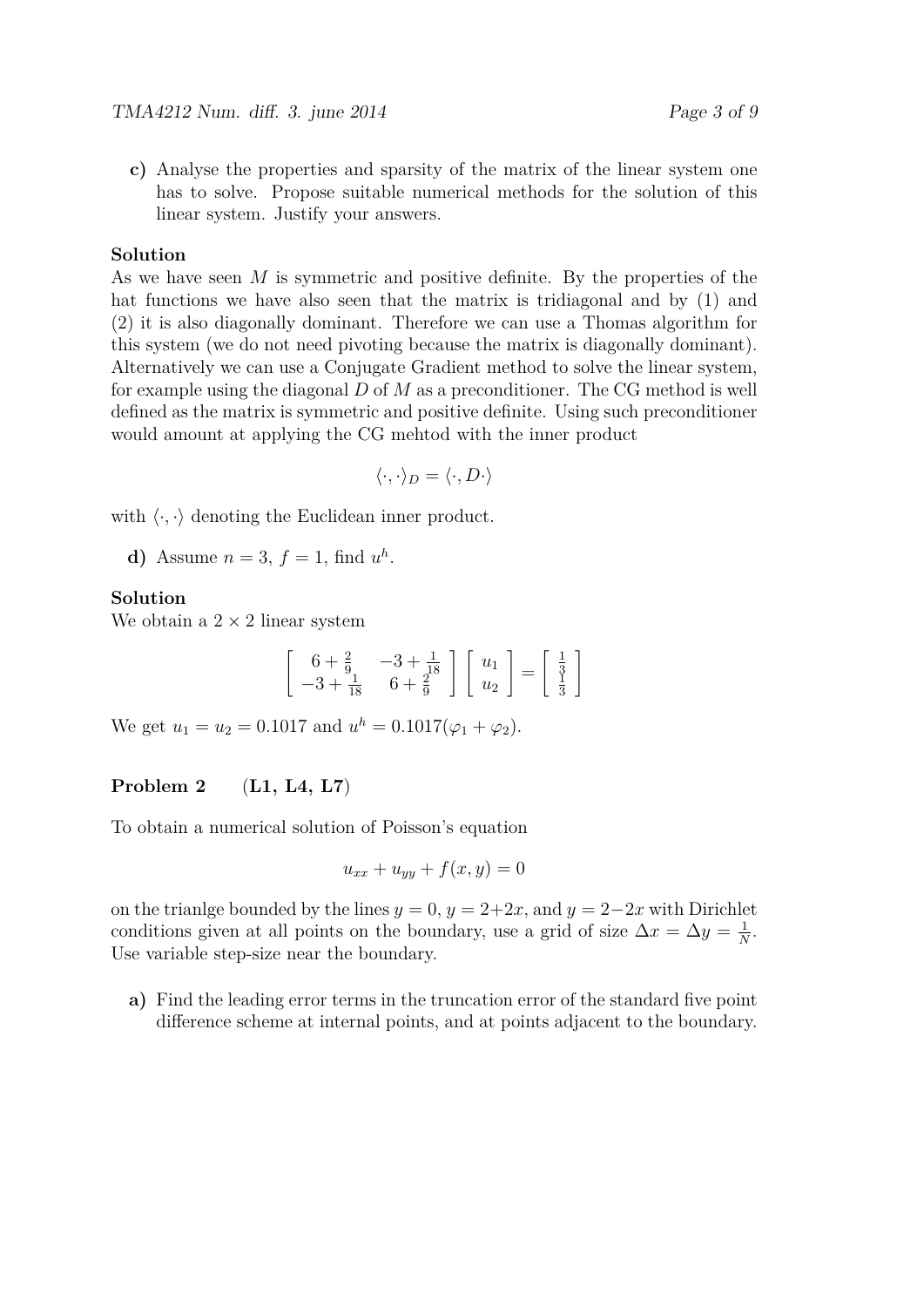#### **Solution**

Figure 1 is a picture of the domain and grid with  $h=\frac{1}{4}$  $\frac{1}{4}$ . On the odd horizontal gridlines (*j* odd) we need to use a step of size *h/*2 instead of *h* to get hold of the boundary value. On the even horizontal gridlines (*j* even) the nodes of the grid coincide with boundary nodes. The vertical lines intersect the boundary always on grid nodes. So for all *j* odd, the first and last node (from left to right) on row *j* of the grid have an adjacent node on the boundary (respectively to the left and right side) at only *h/*2 distance instead of *h*. For these nodes we need to use variable step size in the *x*-direction. The general discretization of the Laplacian for this problem becomes

$$
\left(\frac{U_{i+1,j}-U_{i,j}}{\Delta x_{i+1}}-\frac{U_{i,j}-U_{i-1,j}}{\Delta x_i}\right)\frac{2}{\Delta x_{i+1}+\Delta x_i}+\left(\frac{U_{i,j+1}-2U_{i,j}+U_{i,j-1}}{h^2}\right)=-f(x_i,y_j),
$$

where

 $\Delta x_i := x_i - x_{i-1}$ 

 $\Delta x_i = h/2$  for nodes near the boundary and  $\Delta x_i = h$  otherwise.

For all nodes with *j* even and nodes with *j* odd but not adjacent to the boundary the local truncation error is the same as for the usual five point formula for equidistant nodes (see note of the course chapter 6) and the leading error terms depend on the fourth partial derivatives of *u* with respect to *x* and *y*:

$$
\tau_{i,j} = \frac{h^2}{12} (u_{xxxx}(x_i, y_j) + u_{yyyy}(x_i, y_j)) + \mathcal{O}(h^4).
$$

For nodes with *j* odd adjacent to the boundary we can distingush between left and right boundary and get different formulae but similar results. We consider therefore here only the case of a node close to the left boundary, the discretization becomes

$$
\left(\frac{U_{i+1,j}-U_{i,j}}{h}-\frac{U_{i,j}-U_{i-1,j}}{h/2}\right)\frac{4}{3h}+\left(\frac{U_{i,j+1}-2U_{i,j}+U_{i,j-1}}{h^2}\right)=-f(x_i,y_j),
$$

replacing  $U_{i,j}$  with  $u_{i,j} = u(x_i, y_j)$  and using Taylor expansion in the first term at the left hand side we get

$$
\left(u_x(x_i, y_j) + \frac{h}{2}u_{xx}(x_i, y_j) + \frac{h^2}{3!}u_{xxx}(x_i, y_j) - u_x(x_i, y_j) + \frac{h}{4}u_{xx}(x_i, y_j) - \frac{h^2}{83!}u_{xxx}(x_i, y_j) + \mathcal{O}(h^3)\right)\frac{4}{3h}
$$

giving

$$
u_{xx}(x_i, y_j) + \frac{7h}{36}u_{xxx}(x_i, y_j) + \mathcal{O}(h^2)
$$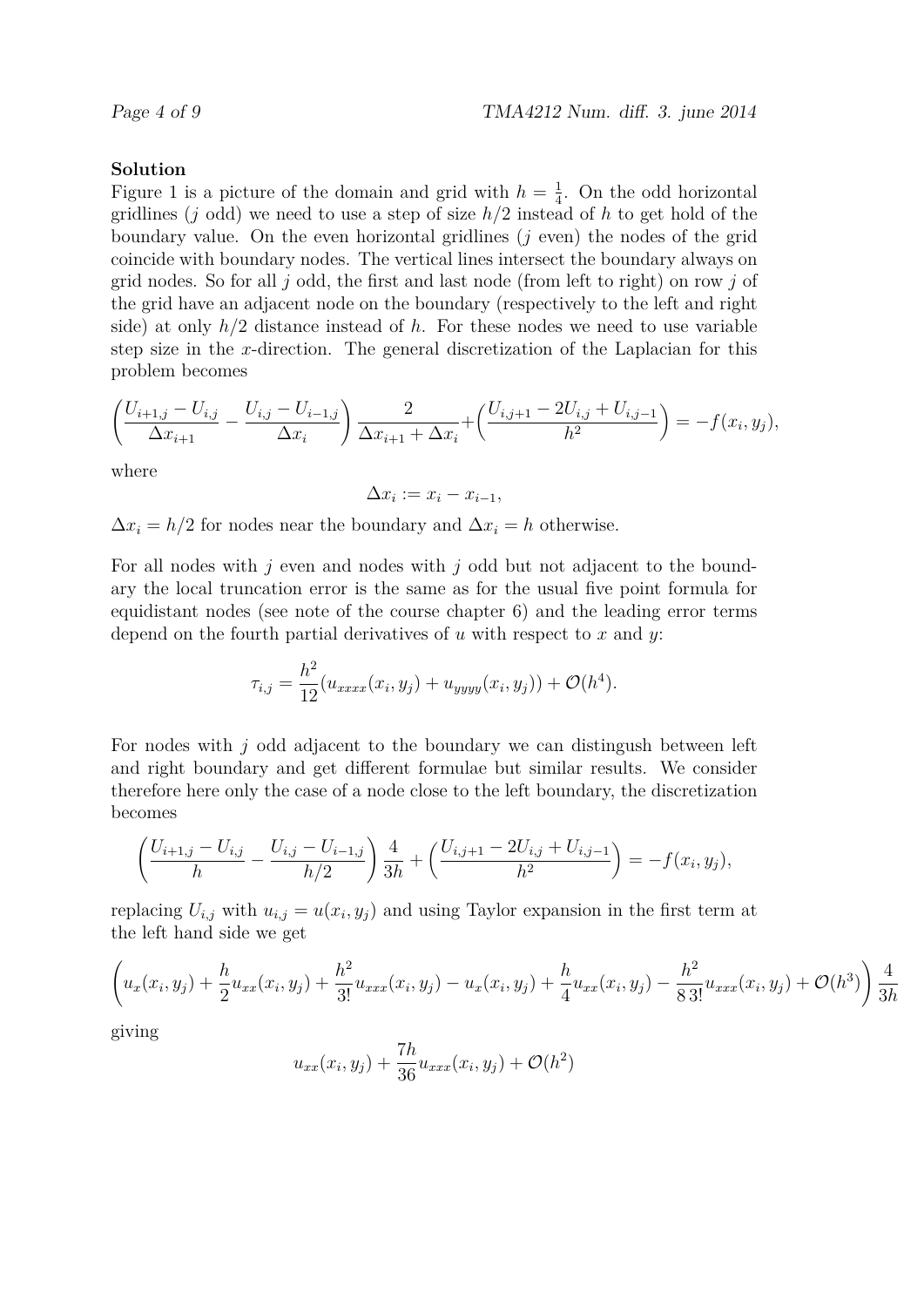so

$$
\tau_{i,j} = u_{xx}(x_i, y_j) + \frac{7h}{36} u_{xxx}(x_i, y_j) + \mathcal{O}(h^2) + u_y y(x_i, y_j) + \frac{h^2}{12} u_{yyyy}(x_i, y_j) + \mathcal{O}(h^4) + f(x_i, y_j)
$$

and finally using the Poisson equation in the point  $(x_i, y_j)$  one gets

$$
\tau_{i,j} = \frac{7h}{36} u_{xxx}(x_i, y_j) + \mathcal{O}(h^2)
$$

a first order error with leading error constant depending on the third derivative in *x*.



**b)** Show how to choose the constant *C* so that a maximum principle may be applied to the mesh function

$$
u(x_i, y_j) - U_{i,j} + C y_j^2.
$$

Deduce that the error in the solution is at least first order in the mesh size.

# **Solution**

$$
C = \max_{P} \{ \left| \partial_x^4 u \right|_P \big|, \left| \left| \partial_y^4 u \right|_P \big|, \left| \left| \partial_x^3 u \right|_P \big| \right\}
$$

where the maximum is taken over all grid points *P*. Then the obtained grid function

$$
V_{i,j} := u(x_i, y_j) - U_{i,j} + C y_j^2
$$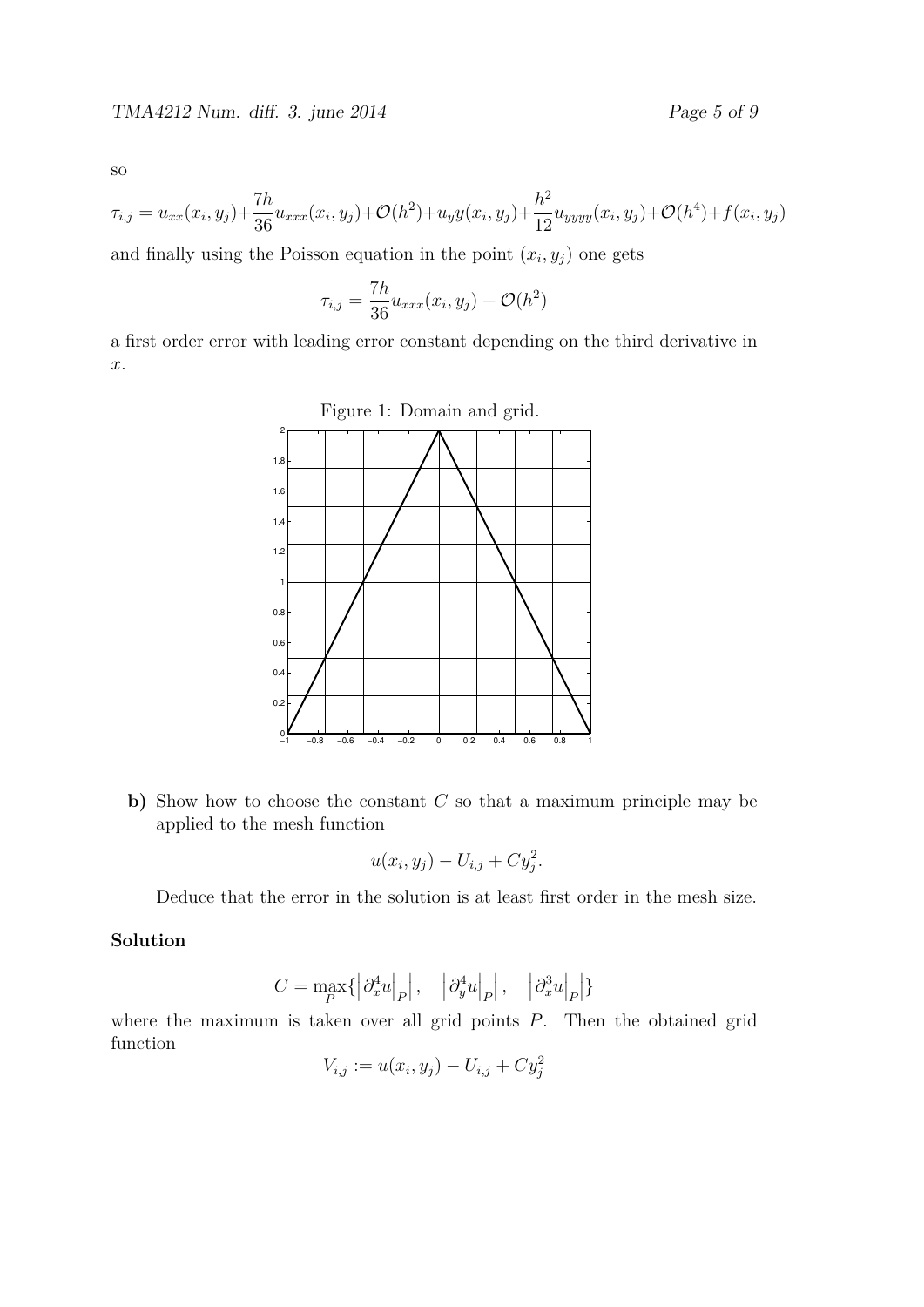can be used to prove convergence of order 1 in *h* by the discrete maximum principle (see last section of chapter 6 in the course note).

**c)** The necessity for a special scheme near the boundary could be avoided by using a rectangular mesh with  $\Delta y = 2\Delta x$ . Find the linear system you need to solve to implement such method with  $\Delta x = 0.5$  and  $\Delta y = 1$ .

# **Solution**

In this case we have just one unknown corresponding to the point with coordinates  $P = (0, 1)$ , which is the only internal node of the grid. The linear system collapses to a single equation:

$$
(U_w - 2U_p + U_e)4 + (U_n - 2U_p + U_s) = -F_p,
$$

leading to the following expression for  $U_p$  by means of known boundary functions and *F*,

$$
U_p = \frac{F_p + 4U_w + 4U_e + U_n + U_s}{10}.
$$

# **Problem 3** (**L1, L4 L7**)

**a)** Consider the difference scheme

$$
U_i^{n+1} = U_i^n + \frac{k}{h^2} \left( U_{i-1}^n - 2U_i^n + U_{i+1}^n \right) - k U_i^n,
$$

for the numerical approximation of  $u_t = u_{xx} - u$  with homogeneous Dirichlet boundary conditions and with initial function  $u(x, 0) = f(x)$ , on the space interval [0, 1], and with  $t \geq 0$ .

The local truncation error for this method is of second order in *h* and first order in *k*.

Prove convergence of the scheme under the condition  $\frac{k}{h^2} \leq \frac{1}{2}$  $\frac{1}{2}$ .

#### **Solution**

For the matrix-stability analysis for this problem we write the method in the form

$$
U^{n+1} = U^n + \frac{k}{h^2}AU^n - kU^n,
$$

where *A* is the tridiagonal  $M \times M$  matrix with  $-2$  on the main diagonal and 1 on first the super- and sub-diagonal. The method is then

$$
U^{n+1} = CU^n,
$$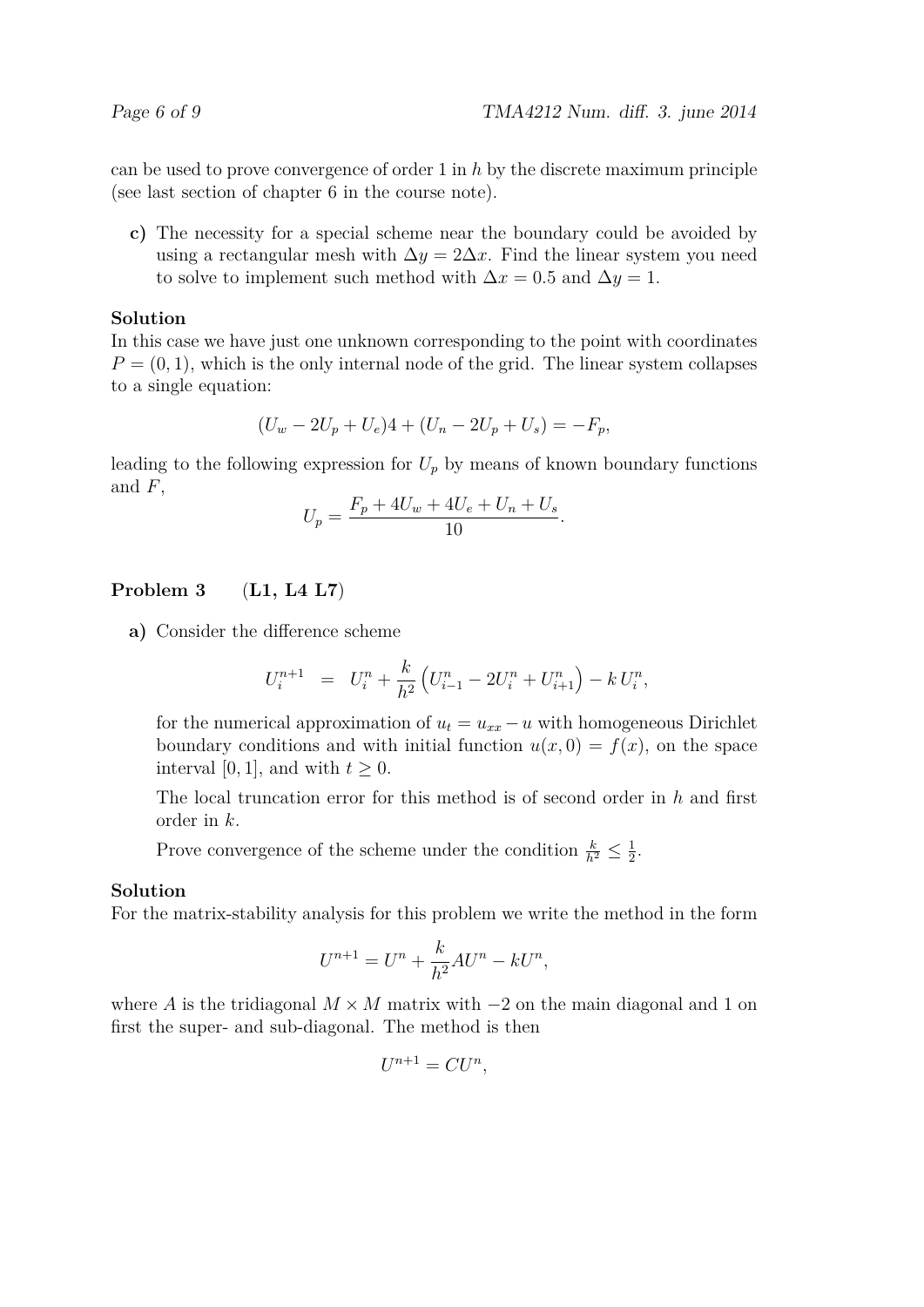TMA4212 Num. diff. 3. june 2014 Page 7 of 9

with

$$
C = (I - kI + \frac{k}{h^2}A) = V(I - kI + \frac{k}{h^2}\Lambda)V^T.
$$

*C* is a symmetric matrix and therefore a necessary and sufficient condition for stability is that there exist  $\nu$  independent on  $h$  and  $k$  such that

$$
\rho(C) \le 1 + \nu k,
$$

where  $\rho(C)$  denotes the spectral radius of *C*. The eigenvalues of *C* are

$$
1 - k + \frac{k}{h^2} \lambda_m
$$
,  $\lambda_m = -4 \sin^2 \phi_m$ ,  $\phi_m = \frac{m\pi}{2(M+1)}$ ,  $m = 1, ..., M$ .

And

$$
\rho(C) = \max_{m} |1 - k + \frac{k}{h^2} \lambda_m|.
$$

Since  $\lambda_m < 0$ 

$$
1 - k + \frac{k}{h^2} \lambda_m \le 1
$$

for all *m*. Let  $r = \frac{k}{h^2}$  $\frac{k}{h^2}$ . To obtain

$$
\rho(C) \le 1 + k,
$$

we require

$$
-1 - k \le 1 - k + r\lambda_m = 1 - k - 4r\sin^2\frac{m\pi}{2(M+1)}.
$$

This condition is the same as

$$
2 \ge 4r \sin^2 \frac{m\pi}{2(M+1)} = 4r \sin^2(\frac{\pi}{2} - h\frac{\pi}{2}) = 4r \cos^2(h\frac{\pi}{2}).
$$

Leading to the condition

$$
r \le \frac{1}{2\cos^2(\frac{\pi}{2}h)} = \frac{1}{2} + \frac{1}{8}\pi^2h^2 + \mathcal{O}(h^4),
$$

so a more restrictive and sufficient stability condition is

$$
r\leq \frac{1}{2}.
$$

By the Lax equivalence theorem a consistent difference scheme applied to a linear PDE is convergent if and only if it is stable. Since we have proved stability and consistency is assumed in the exercise text, the method must be convergent.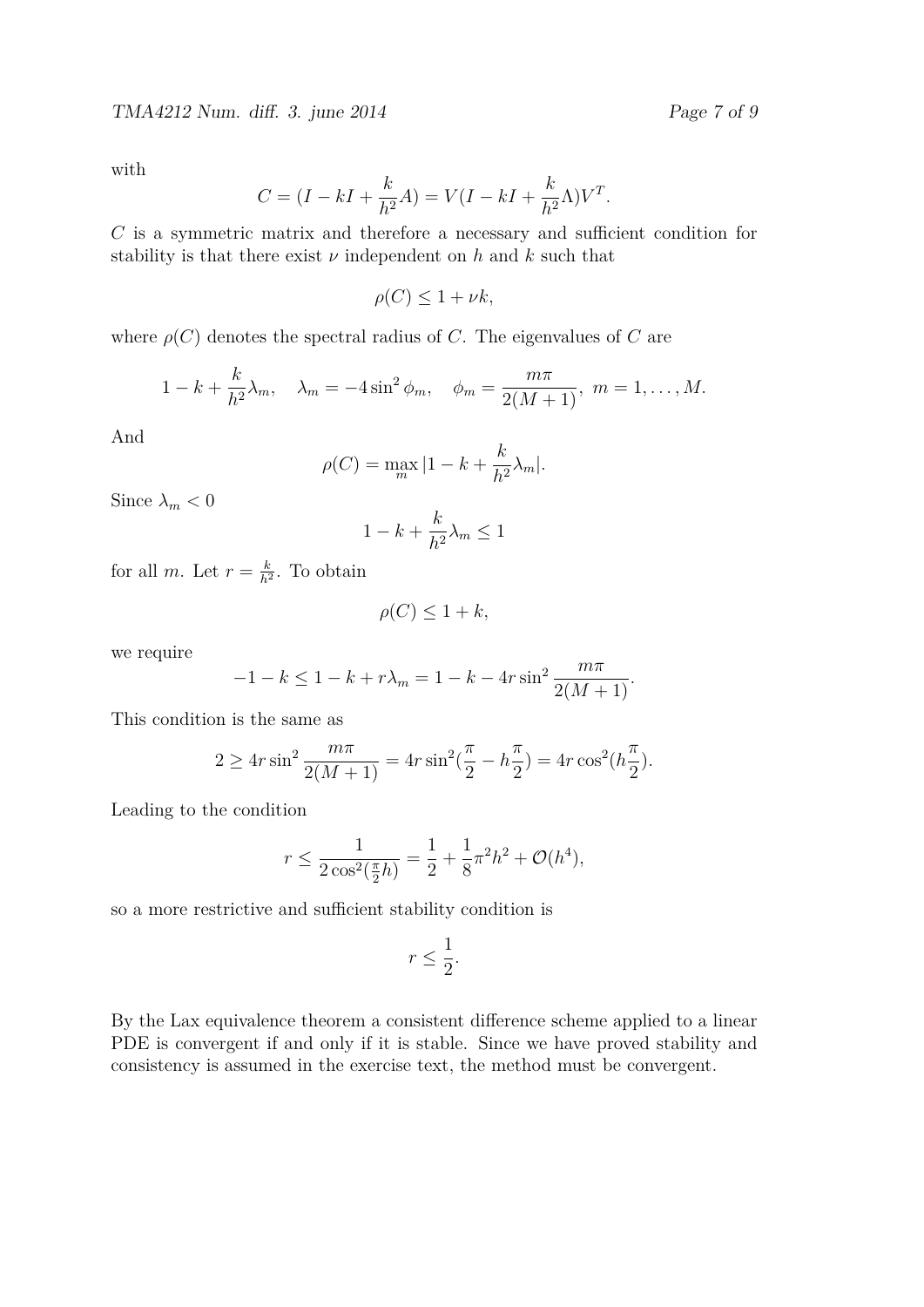**b)** Perform a Von-Neumann stability analysis for this scheme.

## **Solution**

Inserting as usual  $U_m^n = \xi^n e^{i\beta x_m}$  we get

$$
\xi = (1 - k) + r(e^{-i\beta h} - 2 + e^{i\beta h})
$$

and

$$
\xi = (1 - k) - 4r \sin^2(\frac{\beta h}{2}).
$$

The condition

$$
|\xi| \le 1 + \nu k,
$$

with  $\nu$  independent on  $h$  and  $k$  should be satisfied to have Von-Neumann stability. We try with  $\nu = 1$ . Obviously

$$
1 - k - 4r\sin^2(\frac{\beta h}{2}) \le 1 + k,
$$

while

$$
-1 - k \le 1 - k - 4r \sin^2(\frac{\beta h}{2})
$$

gives the stability condition

$$
r \le \frac{1}{2\sin^2(\frac{\beta h}{2})}.
$$

Which is analogous to the matrix-stability condition of question **a**).

# **Problem 4** (**L1, L4, L7**)

The characteristics of the equation

$$
u_t + au_x = 0, \quad 0 \le x \le 1
$$

when  $a = a(t) = 2t$  are

$$
x(t) = x_0 + t^2.
$$

Consider the following method applied to the equation is

$$
\frac{U_i^{n+1} - U_i^n}{k} + 2nk \frac{U_i^n - U_{i-1}^n}{h} = 0.
$$

Use the characteristics to find the CFL condition for this scheme.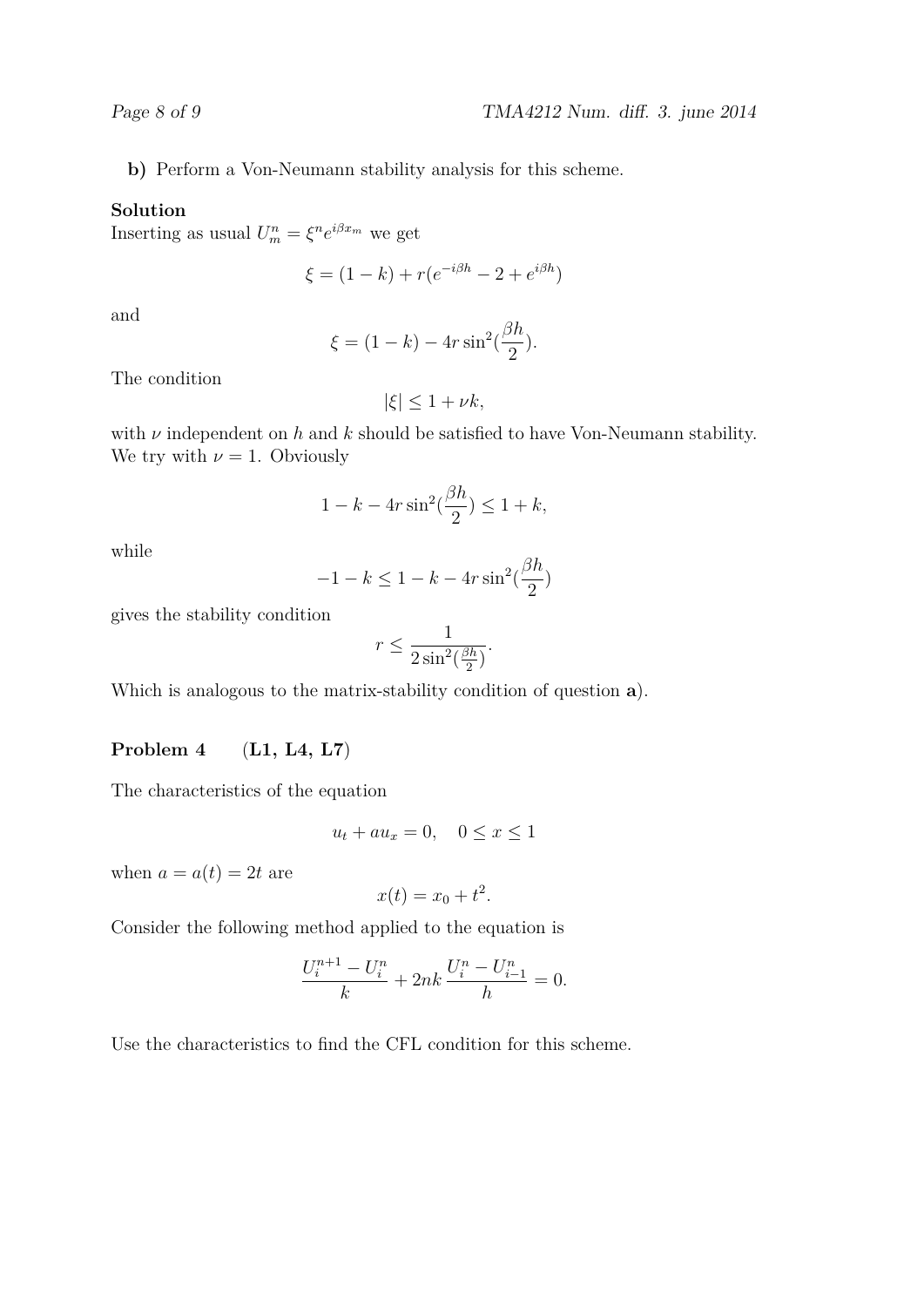**Solution** We observe that the characteristic curves intersect the *x*-axis in  $x_0 =$  $x(t) - t^2$ . In particular the characteristic through a point  $(x^*, t^*)$  in the  $(x, t)$ -plane satisfies

$$
x^* = x(t^*),
$$
  $x_0 = x^* - (t^*)^2,$   $x(t) = x^* - (t^*)^2 + t^2.$ 

Writing the characteristic as a function of  $x, x^*$  and  $t^*$  we get

$$
t = \sqrt{x - x^* + (t^*)^2},
$$

and are monotone increasing functions of  $x$ . Differentiating  $t(x)$  with respect to  $x$ we get

$$
\frac{dt}{dx} = \frac{1}{2} \frac{1}{\sqrt{x - x^* + (t^*)^2}},
$$

a monotone decreasing function of *x*. So the tangent in *x*<sup>∗</sup> to this function remains above the function for all  $x \leq x^*$ . In  $x = x^*$  we have

$$
\frac{1}{2} \frac{1}{\sqrt{x^* - x^* + (t^*)^2}} = \frac{1}{2 t^*}.
$$

We rewrite the method in the form

$$
U_i^{n+1} = U_i^n - \frac{2nk^2}{h}(U_i^n - U_{i-1}^n)
$$

and find that for a point  $(x^*, t^*)$  in the  $(x, t)$ -plane, its domain of dependence is

$$
(x^* - t^*/p, x^*),
$$
  $p = \frac{k}{h}.$ 

So on the right side the domain of dependence is delimited by the vertical line  $x = x^*$ , while on the left side by the line through  $(x^*, t^*)$  with slope  $p = \frac{k}{h}$  $\frac{k}{h}$ . In order for the characteristics to be contained in the domain of dependence of the method, it is sufficient that the slope of this line is smaller than or equal to the slope of the characteristic in  $x^*$ , i.e. the CFL condition is

$$
p \le \frac{1}{2 t^*}.
$$